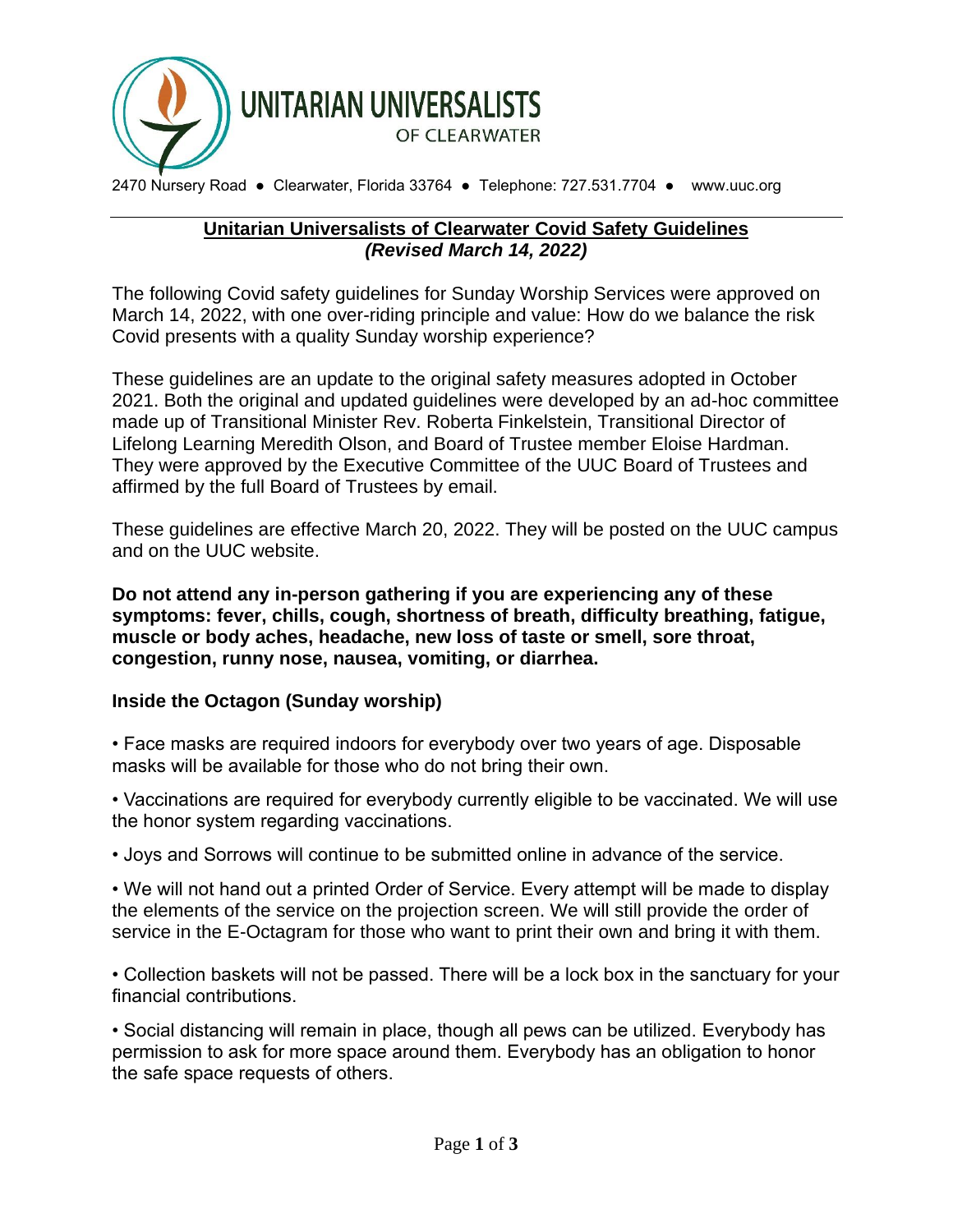

2470 Nursery Road ● Clearwater, Florida 33764 ● Telephone: 727.531.7704 ● www.uuc.org

• Families with children are welcome to attend worship. We are not providing a special family/children section at this time. Children will remain with their families during the Story for All Ages.

• Singing inside the Octagon by congregants in the pews is allowed, as long as they are masked.

• The service in the Octagon will be live streamed over Zoom and available to watch in real time as it is occurring. The sermon will be recorded for later viewing on the UUC website.

## **Before and after the service**

• The Welcome Table may resume being inside the lobby. The only people the Welcoming team needs to track or "check in" are visitors or newcomers, as we already have contact information on members and pledging friends. Should an attendee at a worship service report later that they have tested positive for Covid, we will send out notifications to visitors and to the congregation.

• We will provide colored dots for name tags at the Welcome Table for people to indicate their level of consent: — Green means "go ahead and hug me" — Yellow means elbow bumps or handshakes only — Red means don't touch or come close.

• Ushers will walk people to the name tag board to avoid crowding and then seat them. We suggest people take their name tags home to avoid crowding and maintain social distancing around the name tag board each week.

• Coffee and tea will be offered by UUC, but people are encouraged to bring their own mugs or thermos. The Social Hall will be open for conversation and coffee hour, and masks may be removed when drinking and eating. Until we have trained, volunteer kitchen managers, there will be no snacks served by UUC. We will experiment with having the coffee and hot water urns outside the Social Hall, weather permitting, so that people who are uncomfortable being inside with others, can get their coffee/tea and converse outdoors.

• We encourage people to use both the sanctuary and social hall bathrooms. If there is a line for bathrooms use the 6-foot social distancing practice in line.